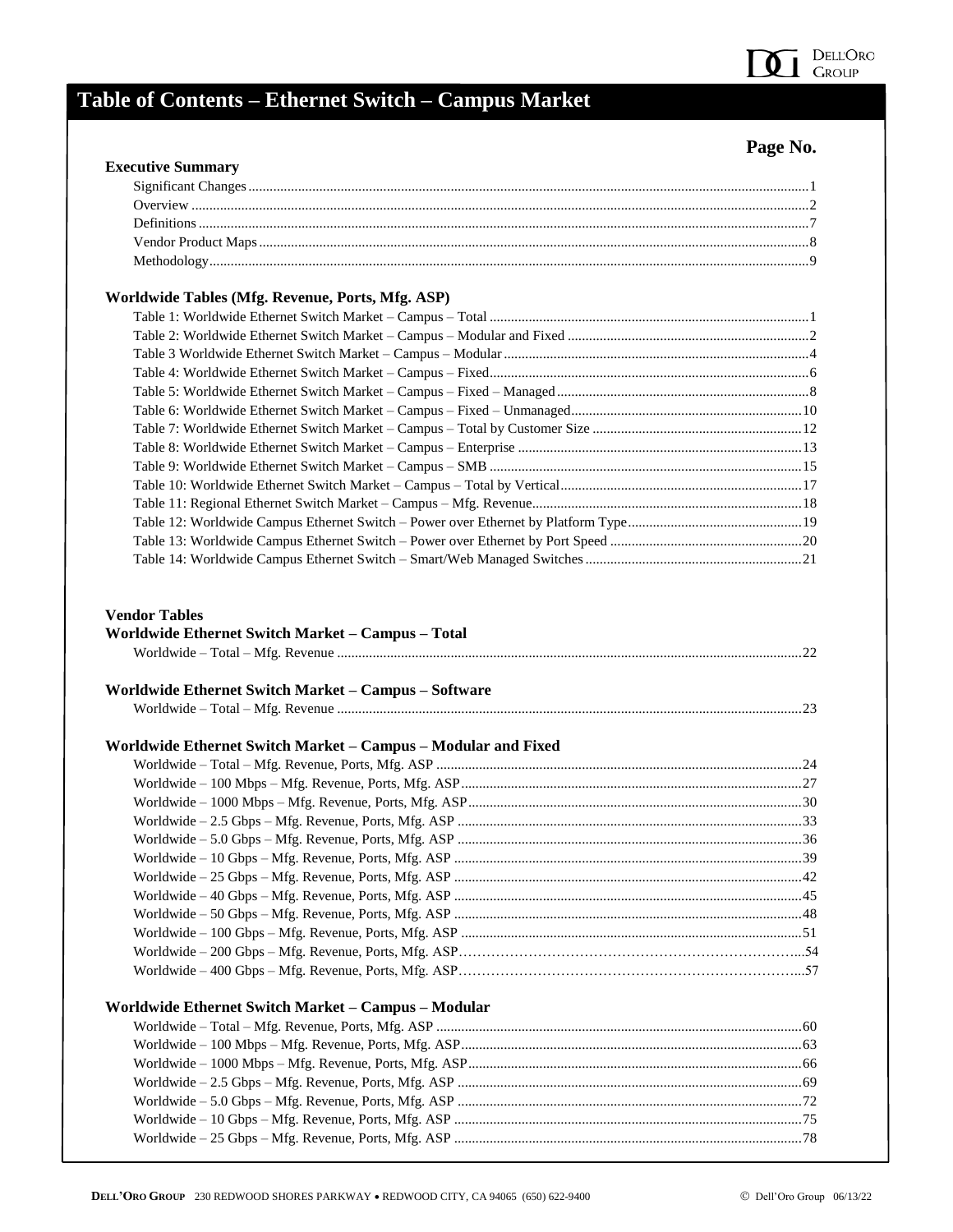

# **Table of Contents – Ethernet Switch – Campus Market**

|  | Page No. |
|--|----------|

| Worldwide Ethernet Switch Market - Campus - Fixed                  |  |
|--------------------------------------------------------------------|--|
|                                                                    |  |
|                                                                    |  |
|                                                                    |  |
|                                                                    |  |
|                                                                    |  |
|                                                                    |  |
|                                                                    |  |
|                                                                    |  |
|                                                                    |  |
|                                                                    |  |
|                                                                    |  |
|                                                                    |  |
| Worldwide Ethernet Switch Market - Campus - Fixed - Managed        |  |
|                                                                    |  |
|                                                                    |  |
|                                                                    |  |
|                                                                    |  |
|                                                                    |  |
|                                                                    |  |
|                                                                    |  |
|                                                                    |  |
|                                                                    |  |
|                                                                    |  |
|                                                                    |  |
|                                                                    |  |
| Worldwide Ethernet Switch Market - Campus - Fixed - Unmanaged      |  |
|                                                                    |  |
|                                                                    |  |
|                                                                    |  |
|                                                                    |  |
|                                                                    |  |
|                                                                    |  |
|                                                                    |  |
|                                                                    |  |
|                                                                    |  |
|                                                                    |  |
|                                                                    |  |
|                                                                    |  |
| Worldwide Ethernet Switch Market - Campus - Total by Customer Size |  |
|                                                                    |  |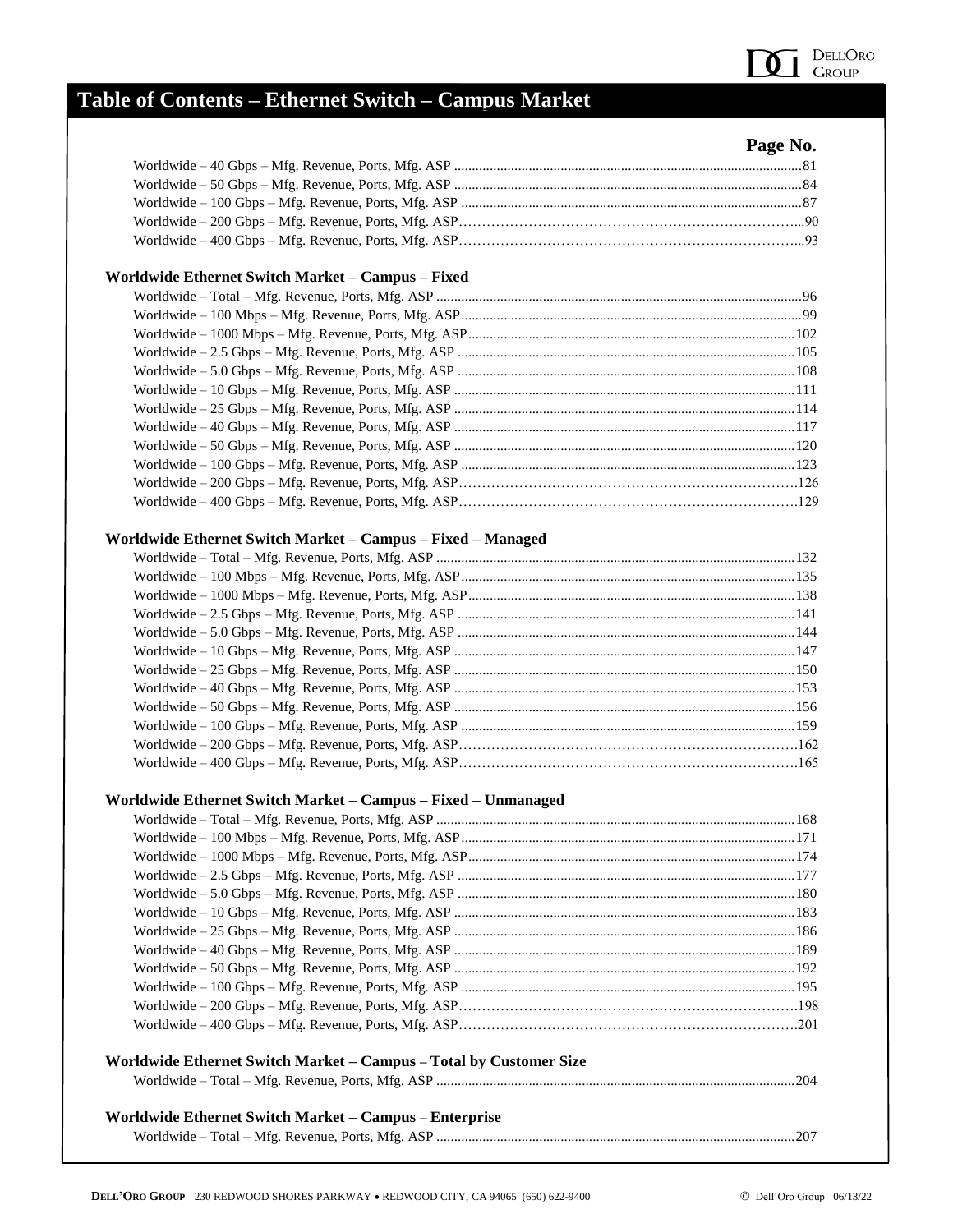

### Table of Contents - Ethernet Switch - Campus Market

| Page No. |
|----------|
|          |
|          |
|          |
|          |
|          |
|          |
|          |
|          |
|          |
|          |
|          |
|          |

#### Worldwide Ethernet Switch Market - Campus - SMB

#### Worldwide Ethernet Switch Market - Campus - Total by Vertical

#### Worldwide Ethernet Switch Market - Campus - Regions

#### Worldwide Ethernet Switch Market - Campus - Power-over-Ethernet